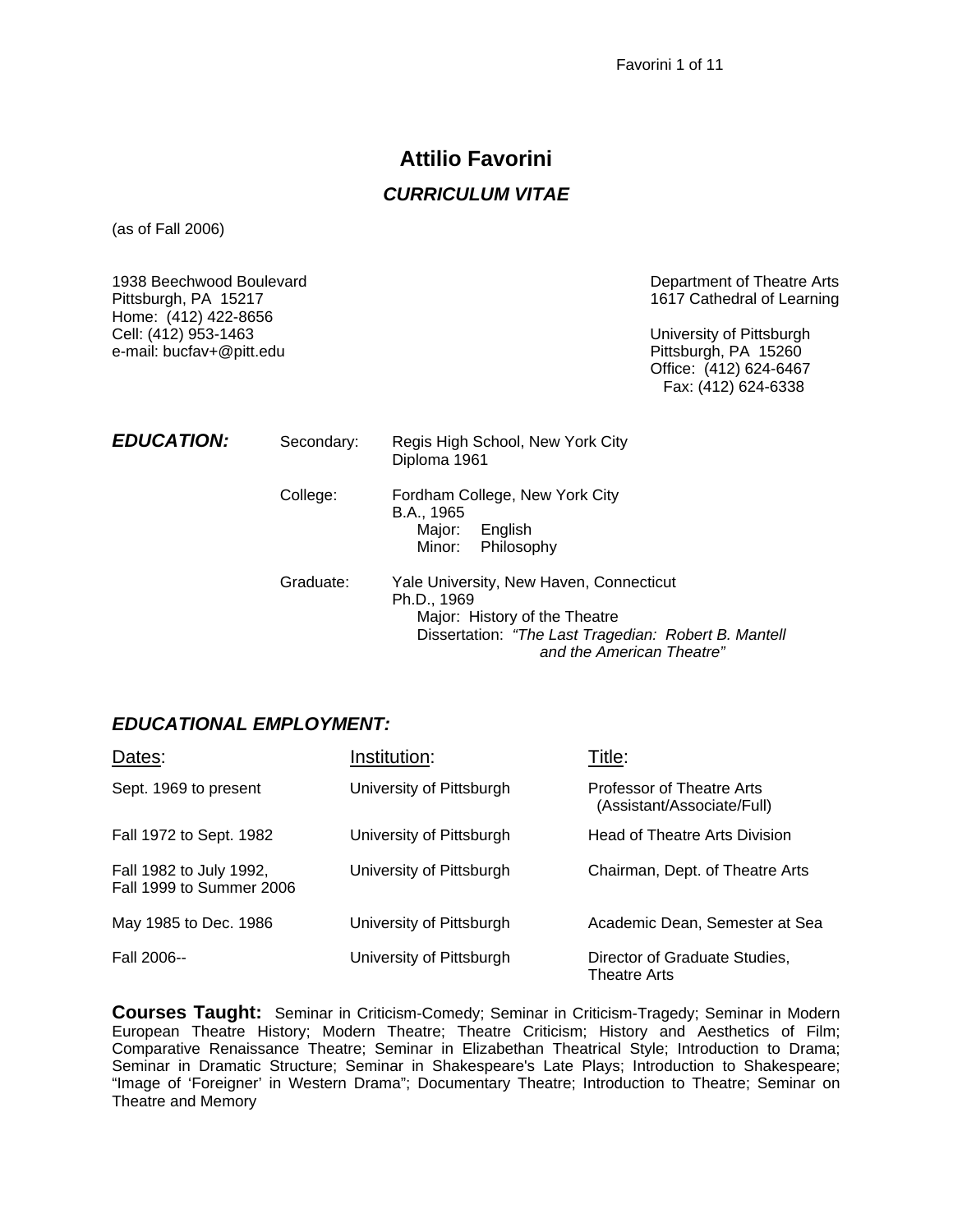## *AWARDS, HONORS:*

- Regis High School Scholarship
- Fordham College Scholarship; Phi Beta Kappa; graduated cum laude in the Honors Program
- Yale University various fellowships, including University Fellow and Richard Lanpher Fellow
- Subject of WYEP-FM profile of "eminent local artists" (NEA-funded radio program), 1976
- Cited for Distinguished Service to the profession for editing Theatre Survey (for 10 years) - by the American Society for Theatre Research, 1979
- Recipient of "Man of the Year in Education" presented by the Pittsburgh Boys' Clubs, 1980
- Nominated for "Man of the Year in the Arts" by Vectors/Pittsburgh, 1981, 1982, 1983, 1985, 1986, 1987, 1991
- Award of Merit for Total Communications Program (for the Three Rivers Shakespeare Festival) - International Association of Business Communicators/Pittsburgh, 1981
- Cited for Outstanding Service as Advisor of UCTA Award-Winning Dissertation for 1983 (authored by Don Eisen)
- Recipient of Pennsylvania Playwright's Fellowship, 1987
- Recipient of "Pittsburgher of the Year in the Arts" presented by Pittsburgh Magazine, 1989
- Steel/City named One of Year's Ten Best (1976) in Pittsburgh Post- Gazette and Best Production (1992) in Pittsburgh City Paper
- Nominated for 1993 Chancellor's Distinguished Public Service Award
- Recipient of David Mark Cohen award for play *In the Garden of Live Flowers,* 2002
- Also see *Grants Received* below

# *GRANTS RECEIVED:*

- 1970--to compile a discography of Shakespeare on non-long-playing records; from the University of Pittsburgh Institutional Grants Committee, \$1,500.
- 1972--to publish a special issue of Theatre Survey devoted to Max Reinhardt; from The Pittsburgh Foundation, \$1,800.
- 1973--to establish a program to bring regional theatre companies to Pittsburgh for performance and workshops; from The Pittsburgh Foundation and the A.W. Mellon Educational and Charitable Trust, \$18,000.
- \_\_\_\_ (with Gillette Elvgren and Karlie Roth) to form a children's theatre company; from The Pittsburgh Foundation, \$3,000.
- 1974--for a theatre workshop in Western Penitentiary; from the Urban Affairs Fund of UJA, \$250 plus equipment.
- 1975--to publish the papers of the Conference on Nineteenth-Century Theatre in Theatre Survey; from the A.W. Mellon Educational and Charitable Trust, \$1,000.
- 1975/76--to subsidize research and production costs of documentary drama; from a variety of sources including local steel corporations, the United Steelworkers of America, the Pennsylvania Council on the Arts, and the University of Pittsburgh Bicentennial Committee, ca. \$21,000.

#### *GRANTS RECEIVED:* (Continued)

1976--to conduct town meetings and small group discussions on the issue "What Price Progress? The Impact of the Steel Industry on the Quality of Life in Pittsburgh and the Steel Towns" after performances of documentary drama; from The Public Committee for the Humanities in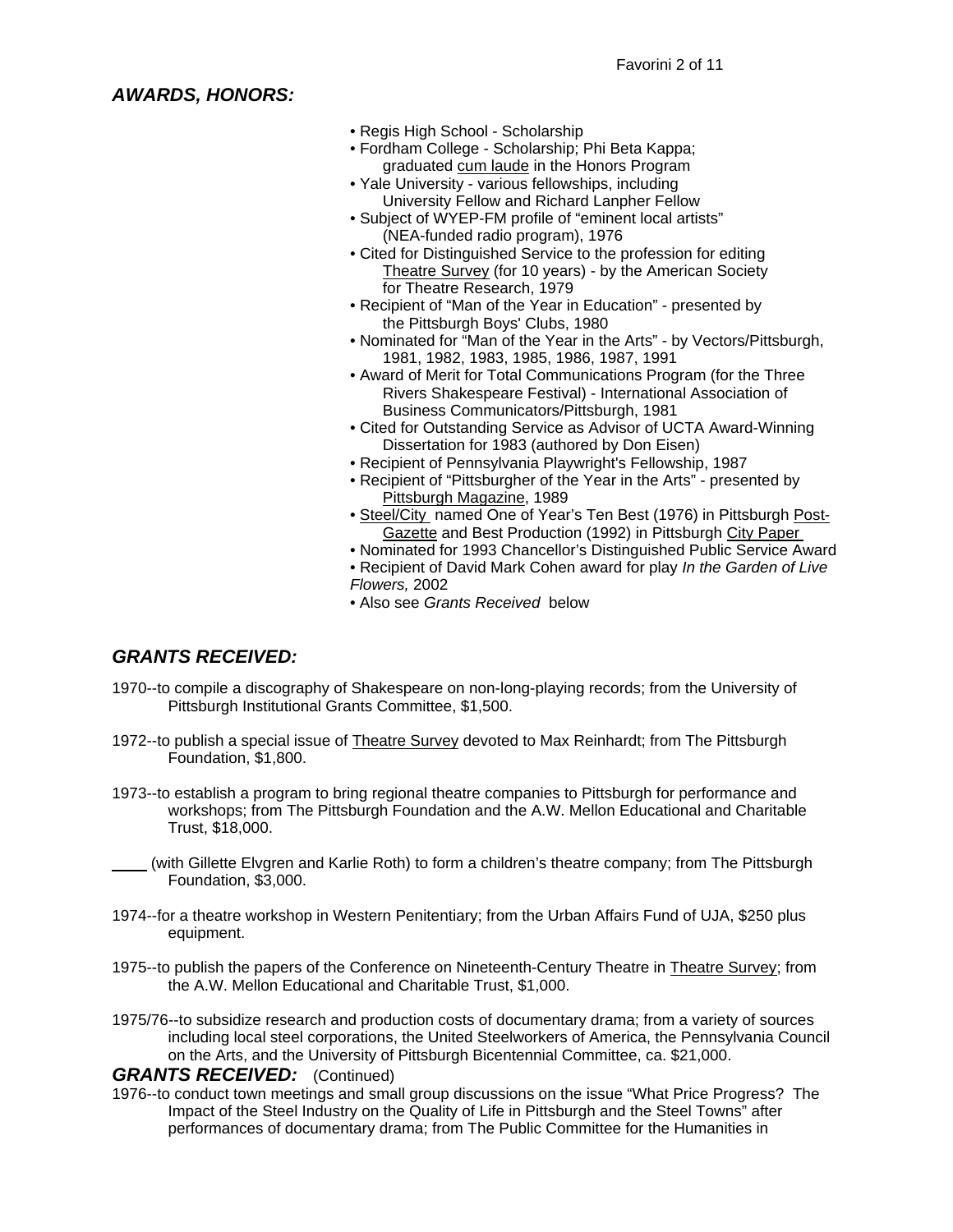Pennsylvania, \$13,800.

- 1977--to produce children's and adult theatre aboard Point Counterpoint II, the barge of the American Wind Symphony; from A.W. Mellon, \$20,000.
- 1978--to sustain various programs of the Theatre Arts Division; from A.W. Mellon, \$15,000.
- for documentary drama on Willa Cather and Lillian Russell; from the University of Pittsburgh Provost Development Fund, \$2,500.
- 1979--for Conference on Women in the Arts; from the University of Pittsburgh Interschool Fund, \$2,000.

for fellowships for professional actors returning for advanced degrees in theatre; from the Charles E. Merrill Trust, \$15,000.

- for the 99¢ Floating Theatre; from A.W. Mellon, \$2,000.
- \_\_\_\_ for Conference on Women in the Arts; from Public Committee for the Humanities in Pennsylvania, \$14,760.

1980--to found professional acting company (City Theatre); from CETA, \$104,000.

\_\_\_\_ for the inaugural season of Three Rivers Shakespeare Festival; from the Howard Heinz Endowment, \$6,000.

\_\_\_\_ for Three Rivers Shakespeare Festival; from the Pittsburgh City Council, \$9,200.

for touring productions to county sites; from Allegheny County, \$3,200.

1981--for the second season of the Three Rivers Shakespeare Festival; from The Pittsburgh Foundation, \$9,500.

for ibid.; from the Pennsylvania Council on the Arts, \$1,500.

for ibid. and City Theatre Company; from the City of Pittsburgh, \$18,000.

- for touring productions to county sites; from the Maurice Falk Medical Fund, Koppers, and Allegheny County, \$4,500
- \_\_\_\_ contracts generated by tour of *Wings* to member schools of ASHA, \$8,000.
- 1982--for the third season of Three Rivers Shakespeare Festival; from the Pennsylvania Council on the Arts, \$7,736.

\_\_\_\_ for ibid., and City Theatre Company; from the City of Pittsburgh, \$27,000.

- \_\_\_\_ (with Marc Masterson) for City Theatre Company tour; from Gateway to Music, ca. \$19,000
- (with Marc Masterson) for City Theatre Company season; from The Pittsburgh Foundation, \$5,500.
- \_\_\_\_ (with Marc Masterson) for City Theatre Company season; from the Pennsylvania Council on the Arts, \$5,000.

#### *GRANTS RECEIVED:* (Continued)

- \_\_ (with Marc Masterson) for special program in the High School for the Creative and Performing Arts; from the Frick Educational Fund, \$2,500.
	- for Three Rivers Shakespeare Festival; from various corporate and foundation sources, \$23,445.
- 1983--for the fourth season of Three River Shakespeare Festival; from the Pennsylvania Council on the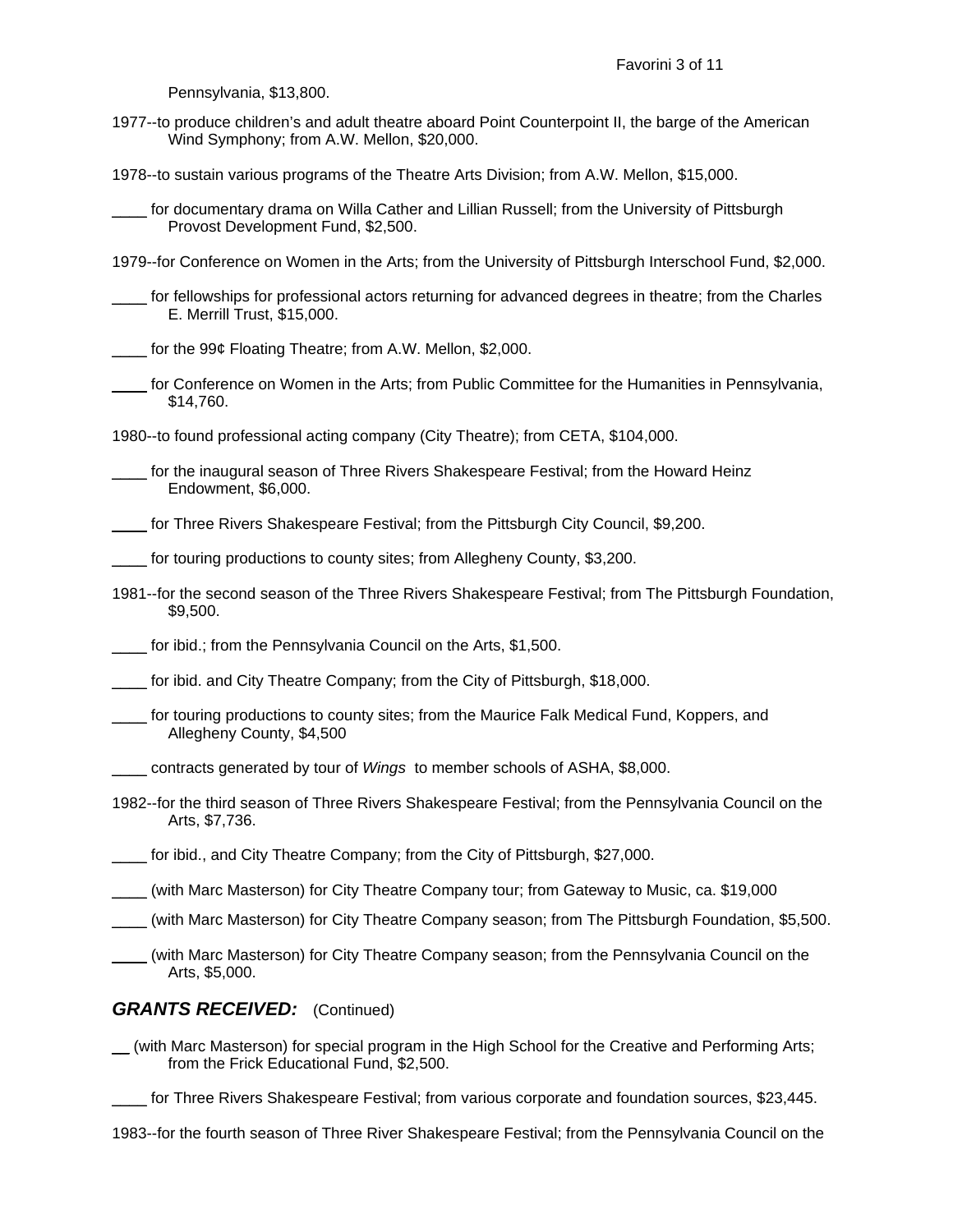Arts, \$12,000.

- for ibid.; from various corporate and foundation sources, \$43,000.
- \_\_\_\_ for ibid.; from the City of Pittsburgh, \$33,000.
- \_\_\_\_ for Festival and Conference on Jewish Playwriting; from corporate and individual contributions, \$6,500.

\_\_\_\_ for lighting equipment; from the Hillman Foundation, \$15,000.

- 1984--for the fifth season of Three Rivers Shakespeare Festival; from various corporate and foundation sources, \$68,600.
- for ibid.; from the Pennsylvania Council on the Arts, \$13,500.
- for ibid.; from the City of Pittsburgh, \$24,000.
- for ibid.; for stage lighting equipment, from The Pittsburgh Foundation, \$60,000.
- for research for a drama on the "Piltdown Man" hoax, from the University of Pittsburgh Research and Development Fund, \$1,800.
- 1985--for the sixth season of Three Rivers Shakespeare Festival; from various corporate and foundation sources, \$68,400.

\_\_\_\_ for ibid.; from the Pennsylvania Council on the Arts, \$15,000.

\_\_\_\_ for ibid.; from the City of Pittsburgh, \$59,000.

1986--to start "Apprenticeship Company" of high school students for Three Rivers Shakespeare Festival; from Pittsburgh Community Services, \$15,000.

\_\_\_\_ for the seventh season of TRSF; from government and corporate sources, \$110,000.

1987--for the eighth season of TRSF; from government and corporate sources, \$136,000.

- 1988--for the ninth season of TRSF; from government and corporate sources, \$189,000.
- 1989--to start a touring program of Shakespeare for elementary school children; from the Frick Educational Fund, Rockwell International, H.J. Heinz Company, and the Junior League of Pittsburgh, \$13,500.
- for the tenth season of TRSF; from government and corporate sources, \$215,000.

1990--for the eleventh season of TRSF; from government and corporate sources, \$235,000.

1991--for the twelfth season of TRSF; from government and corporate sources, \$265,000

#### *GRANTS RECEIVED:* (Continued)

\_\_\_\_ for intercultural exchange and research on Japanese performing arts (with University of Pittsburgh colleagues from Asian Studies); from the Toshiba Corporation, \$40,000.

1992--for the thirteenth season of TRSF; from government and corporate sources, \$213,000.

- ----------for research on Shakespeare and Interculturalism; from University Center for International Studies; \$1500
- 1993--for publication subsidy and research on documentary theatre; from University Central Research Development Fund; \$4,375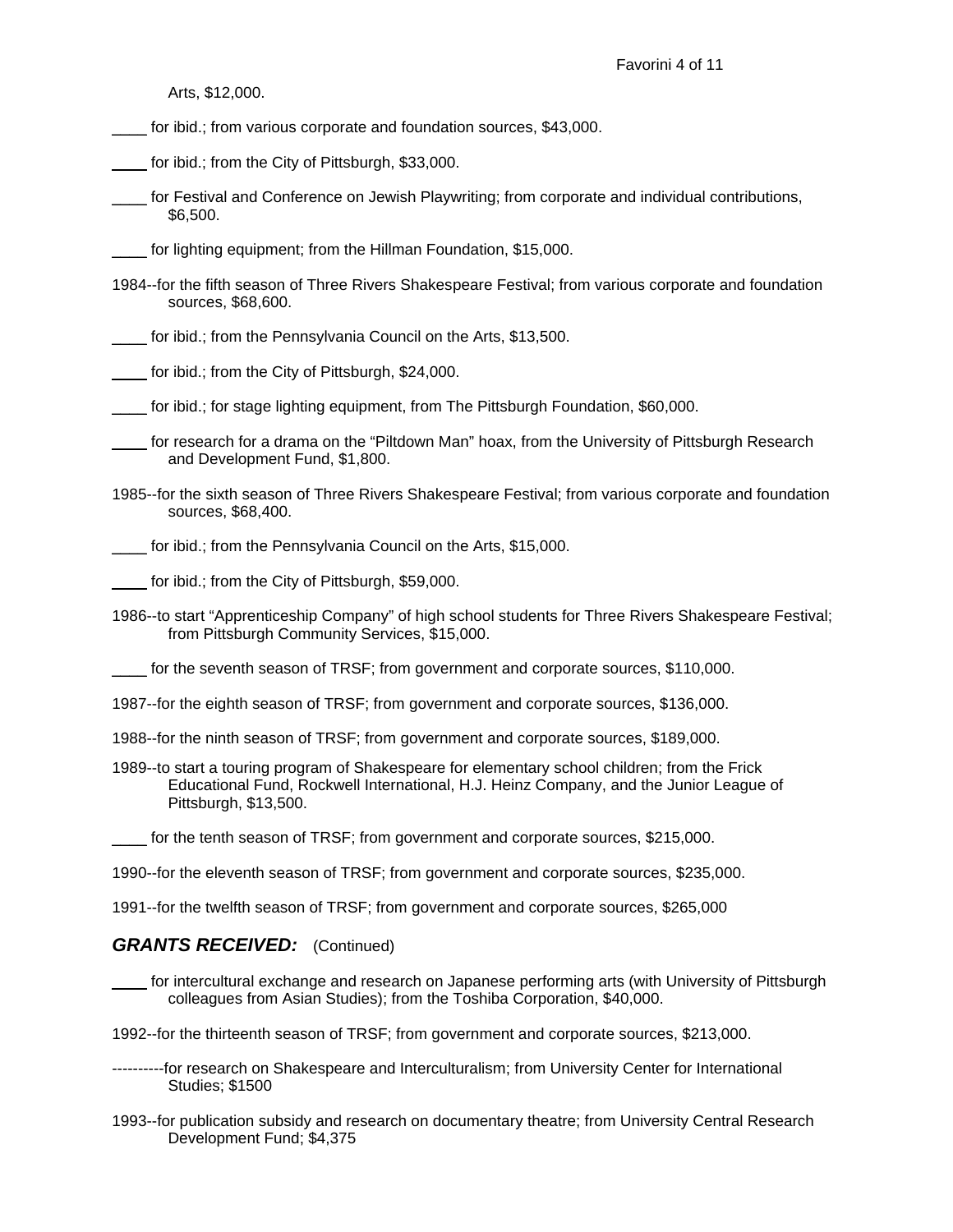1994--for intergenerational theatre project; from Duquesne Light, \$2,500.

- 1995--travel grant to deliver academic paper in Thessaloniki (Aristotle University); from University Center for International Study.
- 1996--travel grant to deliver academic paper in Padova (University of Padova); from University Center for International Study.
- 1997--travel grant to deliver academic paper in Volos (Melville Society International Conference); from University Center for International Study.
- 1999-2006—over \$4,000,000 raised for Heymann Theatre, restoration of Foster Memorial, endowments for Shakespeare-in-the-Schools, undergraduate awards and Teaching Artists in Residence.
- 2002—travel grant to deliver academic paper at International Federation for Theatre Research meeting in Amsterdam; from University Center for International Study.
- 2004—commissioned to create play on Rachel Carson for middle-school students; \$6,000 from Pittsburgh Foundation
- 2005—travel grant to deliver paper at Conference on Consciousness, Literature and the Arts at University of Aberystwyth, Wales; from University center for International Study

#### *BOOKS:*

- *Steel/City* (co-authored with Gillette Elvgren). A Documentary Drama with an introductory essay on "Documentary Theatre and the Historian's Art," University of Pittsburgh Press, 1992.
- *Voicings: Ten Plays from the Documentary Theater*. Edited and introduced by Attilio Favorini, Ecco Press, 1995.

*In the Garden of Live Flowers* (co-authored with Lynne Conner). Dramatic Publishing Co., 2003.

*The Scene Is Memory* (in progress).

#### *CONTRIBUTIONS TO BOOKS:*

- "Identity in Motion: Anna Deavere Smith and American National Character" in *Nationalism and Sexuality: Crises of Identity,* ed. Yiorgos Kalogeras and Domna Pastourmatzi, Hellenic Association of American Studies, Aristotle University (Thessaloniki, 1996).
- "*Billy Budd,* Intertextuality and Classical Tragedy" in *"Among the Nations"* (Proceedings of the 1997 Melville Society International Conference), Kent State University Press, 2000.
- "I Sing of Cities: The Musical Documentary" (co-authored w. Elvgren) in *Performing Democracy,* ed. Susan Haedicke and Tobin Nellhaus, University of Michigan Press, 2001.

### *ARTICLES, REVIEWS, AND PAPERS:*

Review of *The Brig* (Educational Theatre Journal, March 1971).

"'Every Inch a King': Robert B. Mantell's Lear" (delivered at ATA Convention, August 1971).

"The Old School of Acting and the English Provinces" (Quarterly Journal of Speech, April 1972).

Review of *Plays, Impossible Plays* (Educational Theatre Journal, May 1972).

"Ferdinando Bibiena and Baroque Scene Design" (delivered at American Society for Theatre Research Convention, November 1972).

"'Richard's Himself Again': Robert B. Mantell's Shakespearean Debut in New York City" (Educational Theatre Journal, December 1972).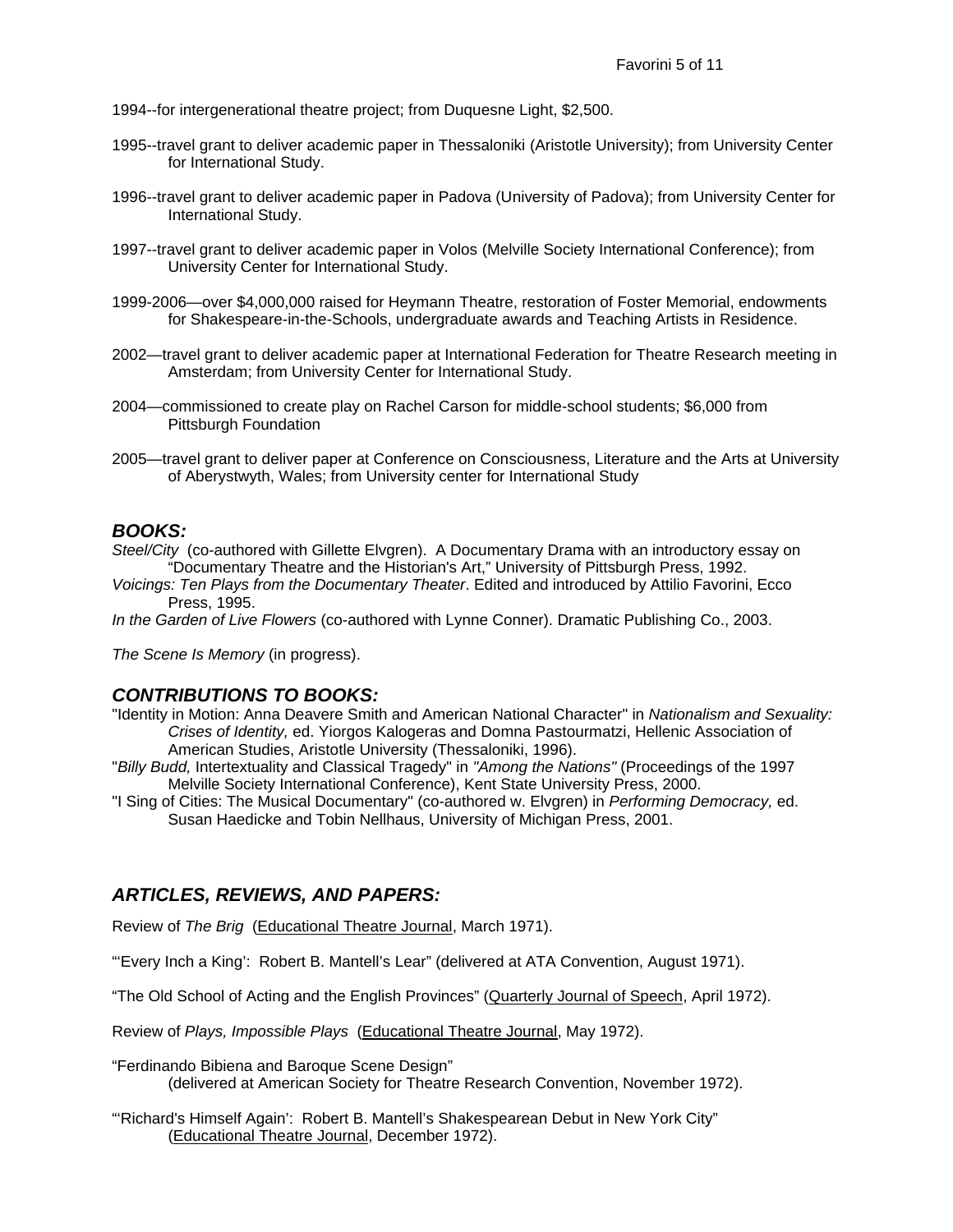Review of *Butley* (Educational Theatre Journal, December 1973).

Review of *American Graffiti* (Pittsburgh Forum, March 1974).

"The Uses of the Theatrical Past" (review-article, Educational Theatre Journal, December 1974).

- "Theatre Historiography" (delivered at Theatre Historiography Conference, Ohio State University, May 1974; and in revised form at Speech Communication Association of Pennsylvania Convention, October 1974).
- Respondent for a panel on historical acting styles (Speech Communication Association Convention, December 1974).
- Dramatization of documentary material relating to unionization of steelworkers (presented at Pennsylvania Labor History Society Convention, November 1975).

Interviewed in "Three Directors" (Carnegie Magazine, February 1976).

- Review of Pittsburgh Public Theater season (Educational Theatre Journal, May 1976).
- Panel on use of oral history materials in the performing arts (Pennsylvania Ethnic Oral History Conference, June 1976).

Videotape presentation of *Steel/City* (United Steelworkers of America Summer Institute, July 1976).

"*Steel/City:* A Contemporary Experiment in Populist Theatre" (ATA Convention, August 1976).

"Up from the Pits: Playgoing in Steel City" (CityGazette, February 1977).

"A Preface to Theatre Program Evaluation" (prepared for UCTA Standards Committee, August 1977).

Review of Pittsburgh Public Theater Season (Educational Theatre Journal, October 1977).

"Vaughan Deering: A Recollection" (America, November 25, 1978).

Review of *The Independent Eye* (Theatre Journal, March 1979).

Review of Jerry Pickering's *Theatre: A History of the Art* (Theatre Journal, March 1980).

"The American Style of Shakespearean Acting" (Carnegie Magazine, June 1980).

*ARTICLES, REVIEWS, AND PAPERS:* (Continued)

Videotape presentation and discussion of *Steel/City* (Pittsburgh Worker Writer's Conference, 1981).

Commentator (with Martin Esslin) *The Galileo Project* (Pittsburgh Public Theater, 1981).

Commentator (with Mel Shapiro) *Two Gentlemen of Verona* (Pittsburgh Public Theater, 1981).

Lecturer on Performance Art (Pittsburgh Center for the Arts, 1981).

Lecturer on "Modern Dance--A Humanistic Perspective" (Chatham College, 1981).

"Our Second National Pastime" in 1981 Souvenir Program of the Three Rivers Shakespeare Festival.

Lecturer on Theatre Criticism (Pittsburgh Center for the Arts, 1982).

"The Shakespearean Text and the Actor" -- Keynote Address, (West Virginia Shakespeare Association, 1982).

"Episodes in the History of the Stage Business of *King Lear,"* delivered at Professors' Conference of the International Federation for Theatre Research, in Vienna, Austria, 1982;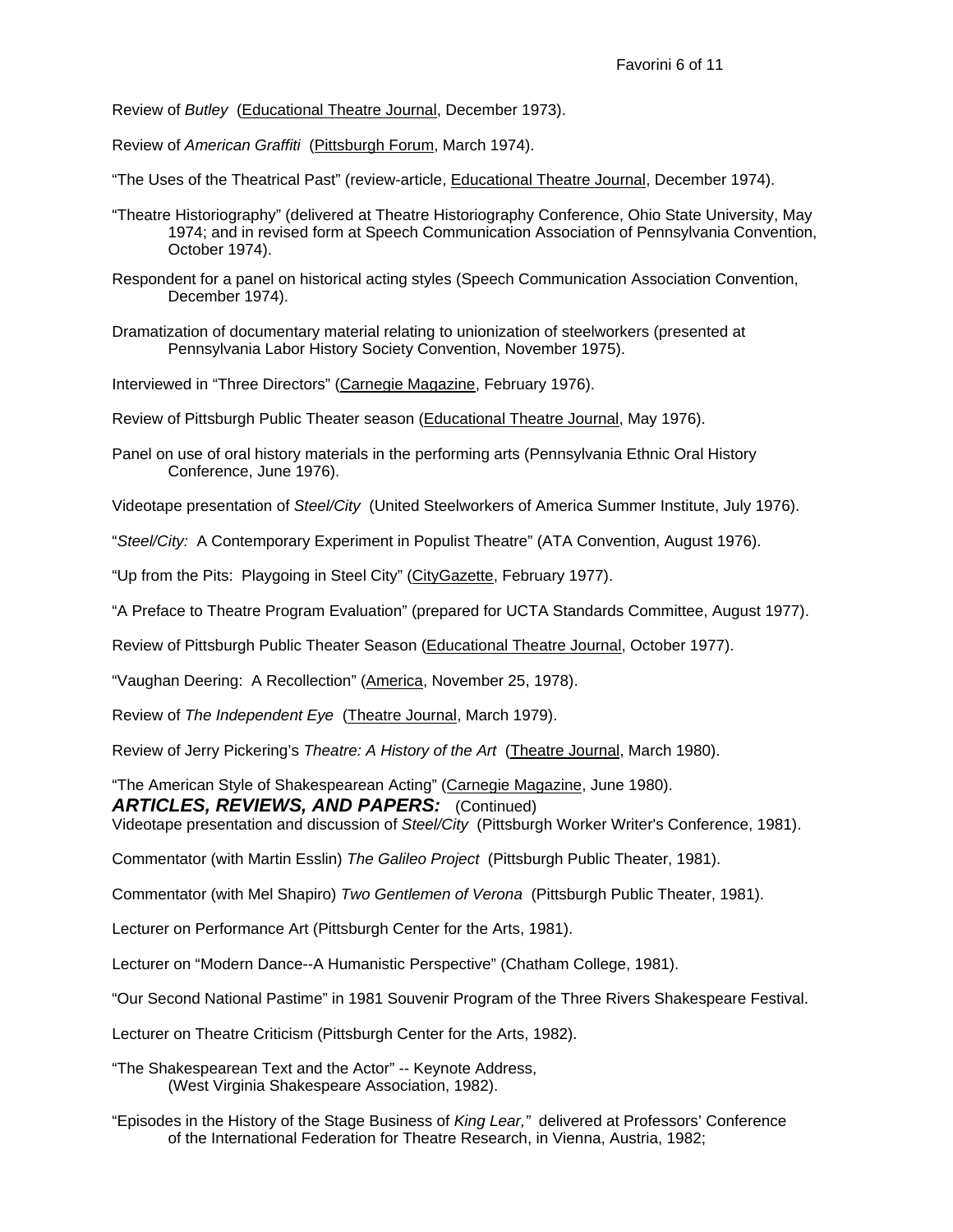also published in Maske und Kothurn, 1983.

"Quality Theatre in the Academic Setting" (Theatre Association of Pennsylvania, 1984).

"Producing Shakespeare" (NEH Summer Shakespeare Institute--Indiana University of PA, July 1985).

- "Shakespeare from Page to Stage" (NEH Summer Shakespeare Institute--Indiana University of Pennsylvania, July 1986).
- "Classical Theatre for Today's Audiences" (NEH Summer Shakespeare Institute--Indiana University of Pennsylvania, July 1987).
- "The Abuses of Enchantment" (Carnegie Magazine, November 1988).
- "The Ph.D. in Theatre" (National Association of Schools for Theatre Conference, August 1991; also published in Theatre Topics, March 1992).
- "Ophelia's Coiffure: Observations on Shakespeare and Interculturalism" (Jack Matthews lecture, University of Pittsburgh, November 1991). Revised version delivered at Penn State University (Fayette campus), January 1992; and at Pennsylvania State System of Higher Education Conference on the Teaching of Shakespeare, April 1992. Rewritten for ATHE presentation (Juried Panel), August 1992, and again for ASTR Seminar, 1996).
- "Working on the Text" (Seminar leader at the Shakespeare Theatre Association of America meeting, January 1992).

Visiting Scholar - *Taming of the Shrew* (Shakespeare & Company NEH seminar, July 1992)

"The Artistic Mission" (Seminar leader at the National Association of Schools for Theatre Convention, August 1992).

Review of *Hamlet* (Theatre Journal, December 1992).

Three articles (McCullough, Barrett, Mantell) for the ACLS/OUP *American National Biography*

"Playwright as Historian as Playwright" (Juried paper delivered at American Society for Theatre Research Convention, November 1993).

*ARTICLES, REVIEWS, AND PAPERS:* (Continued) Reviews of *Playland* and *Oleanna* (Theatre Journal), October 1994).

"Representation and Reality: The Case of Documentary Theatre," (Theatre Survey , November 1994).

- "Anna Deavere Smith and the Oral Memorialist Tradition" (Seminar paper delivered at the American Society for Theatre Research Convention, November 1994).
- "Prolegomenon to a Study of Provincial Touring and Acting Style in Seventeenth-Century England" (Seminar paper at Shakespeare Association of America Convention, April 1995; published in REED Newsletter, January 1997).
- "Anna Deavere Smith and American National Character: Identity in Motion" (Juried paper delivered at Hellenic Association of American Studies Conference, Aristotle University, Thessaloniki, May 1995).
- "Out of the *Twilight* and into the *Fires:* Anna Deavere Smith in the Light of Theatre (and) History" (Competitive paper presented at ATHE Convention, August 1995).
- "How Theatre Tells History: Some Examples" (Competitive paper presented at Great Lakes History Conference, October 1995)
- "Recorded Time: How Theatre Constructs Memory" (Juried paper presented at ASTR Conference, November 1995; revised version presented at the International Conference on Memory,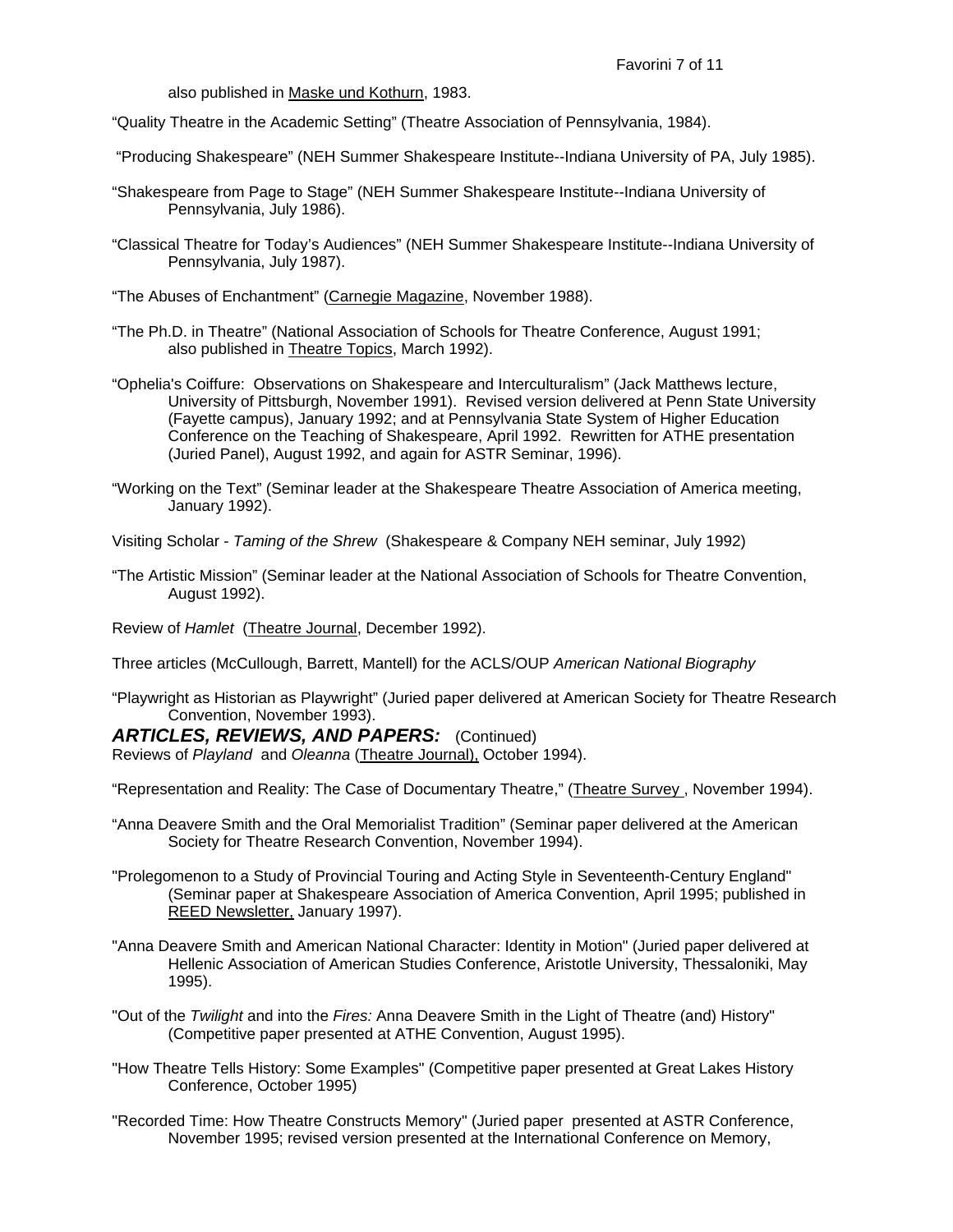University of Padova, July 1996).

Review of *Fires in the Mirror* (Theatre Journal, March 1996).

"Performing Memory on Broadway" (Presented at Popular Culture Association Conference, March 1996).

"*Billy Budd* , Intertexuality and Classical Tragedy" (Juried paper presented at the Melville Society Conference in Volos, Greece, July 1997; published in Conference Proceedings)*.* 

Review of *The Medium* (Theatre Journal , October 1997)*.* 

"*Old Times* and the Phenomenology of Memory" (Juried paper presented at the Pinter Society Conference in London, June 2000.)

"John Guare and Drama of the Sea," College English Association meeting, April 2002.

"History, Collective Memory and Aeschylus' *The Persians,*" International Federation for Theatre Research Conference in Amsterdam, July 2002; published in expanded form in *TJ,* March 2003*.* 

Moderator, "Identifying and Developing Specific Creative Environments" for the National Association of Schools for Theatre Conference , April 2003.

"Ibsen, Strindberg, Freud," ATHE Conference, August 2003.

Review of *Staging Consciousness* in *TJ,* March 2004.

"Memory, History and Sherwood's *Reunion in Vienna,* Mid-America Theatre Conference, March 2004.

" Confrontation or Convergence: Staging the Encounter of History and Memory," Hampden-Sydney College, October 2004

### ARTICLES, REVIEWS, AND PAPERS: (Continued)

"The Remembered Present in Beckett, Pinter and Gerald Edelman, International Conference on Consciousness, Theatre, Literature and the Arts at the University of Wales, Aberystwyth, May 2005. Published in *Consciousness, Literature and the Arts* (April 2006).

"Memory and Self-Consciousness," American Society for Theatre Research meeting (November 2005).

"The Morphology and Autonomy of Memory in Pinter's *Old Times,"* Literature and Cognitive Science Conference (April 2006)

## *EDITORIAL POSITIONS:*

Managing Editor (with George Bogusch), Theatre Survey: 1969-1971. Executive Editor, Theatre Survey: 1971-1979. Editorial Board (Editor of Drama Section), *Encyclopedia of American Literature of the Sea .*

### *DISSERTATIONS CHAIRED:*

Kathleen Elizabeth George, "Sources of Rhythm in Drama," April 1975; published as Rhythm in Drama (University of Pittsburgh Press).

Wayne Henry Claeren, "Bartley Campbell, Playwright of the Gilded Age," April 1975.

Edith Naveh, "Dramaturgical Problems in Plays with the Theme of the Nazi Holocaust," August 1977.

Susan Duffy, "Elmer Bernard Kenyon, An Examination of the Career of a Theatrical Press Agent,"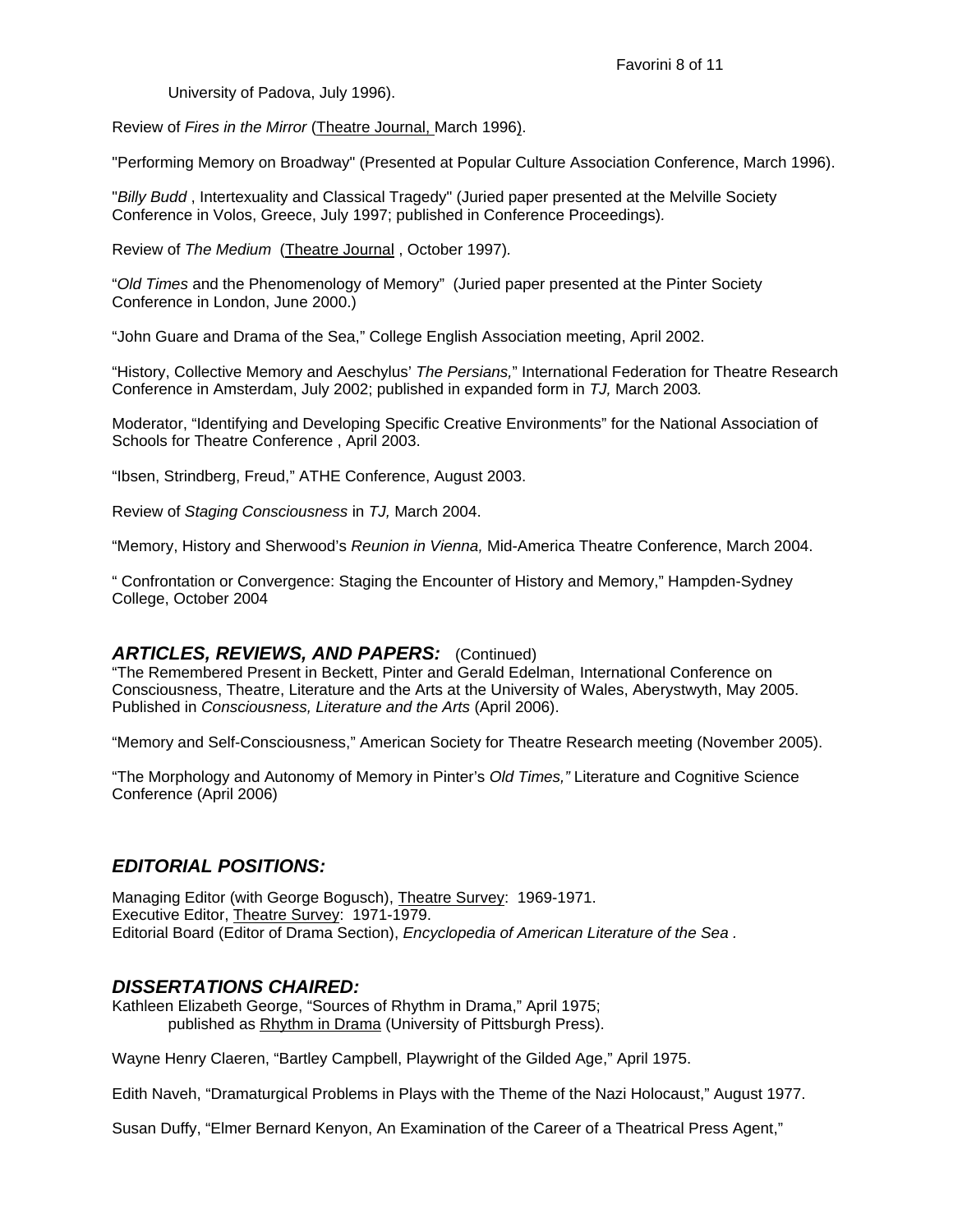April 1979.

- Kenneth Gargaro, "The Work of Bob Fosse and the Choreographer-Directors in the Translation of Musicals to the Screen," December 1979.
- Don Eisen, "The Art of Anton Chekhov: An Analysis of Corresponding Techniques in the Stories and Plays," April 1982; co-awardee 1983 University College Theatre Association Dissertation Award Competition.
- Mark Stevenson, "Moral and Social Schizophrenia: A View of the Bourgeoisie in Naturalistic Drama," April 1983.
- Gary Grant, "A Theatre of Action Images: Sam Shepard and the American Avant Garde Theatre," April 1983.
- Charlotte MacArthur, "Portraitists in Performance: Five Women Originals," August 1983; Finalist UCTA-ATA Dissertation Award.

Meewon Lee, "Kamyonguk: The Mask-Dance Theatre of Korea," December 1983.

Don Marinelli, "Origins of Futurist Theatricality. The Early Life and Career of F. T. Marinetti," April 1987.

Helen Caudill, "Plague Imagery in Jacobean and Caroline Drama," April 1988.

Don Jukes, "The American Ibsen Theatre: Rising and Falling in the Master's Shadow," August 1993

David Tabish, "Kinesthetic Engagement Technique: Theories and Practices for Training the Actor," April 1995.

#### *DISSERTATIONS CHAIRED*: (Continued)

Melissa Gibson, "1956 and all That: A Historiographical Analysis of British Theatre History," 1999.

- David Escoffery, "Il Maestro ed Il Duce: A Reassessment of Pirandello's Links to the Italian Fascist Party," 2000.
- Carol Lorenz, "The Rhetoric of Theatre for Young Audiences and Its Construction of the Idea of the Child," 2001
- Nathan Hurwitz, "The Examination of the Image of "Home" in the American Musical Theatre from Kern through Sondheim," 2002.
- Jae-oh Choi, "Voicing Back: The Poetics and Politics of Ping Chong's Ethno-Historiographic Fables," 2004
- Gwen Orel, "Performing Cultures: English-Speaking Theatre in Post-Communist Prague," 2005.

Siyuan Liu, "The Impact of Japanese *Shinpa* on Early Chinese *Huaju*," 2006.

Kellee Van Aken, "The Spectacle of the Body: Gender and Race in the American Musical theatre Chorus Line," 2006.

#### *PLAYWRITING:*

**Steel/City** (with Gillette Elvgren). A documentary drama with music, originally produced at the University of Pittsburgh Theatre, March 1976. Revived at University Theatre, July-August 1976. Additional performances in Pittsburgh city parks and outdoor festivals (special touring version), July-August 1976. Professional production (Act III only) by Pittsburgh City Players in senior citizen centers, October 1976-January 1977. Professional production (Act III only) on American Wind Symphony riverboat, Summer 1977. Four segments of the original production broadcast nationally on the Today Show on May 7, 1976. Invited for a week of performances and workshops at Smithsonian Institution's Festival of American Folklife, August 1976. Revived by Three Rivers Shakespeare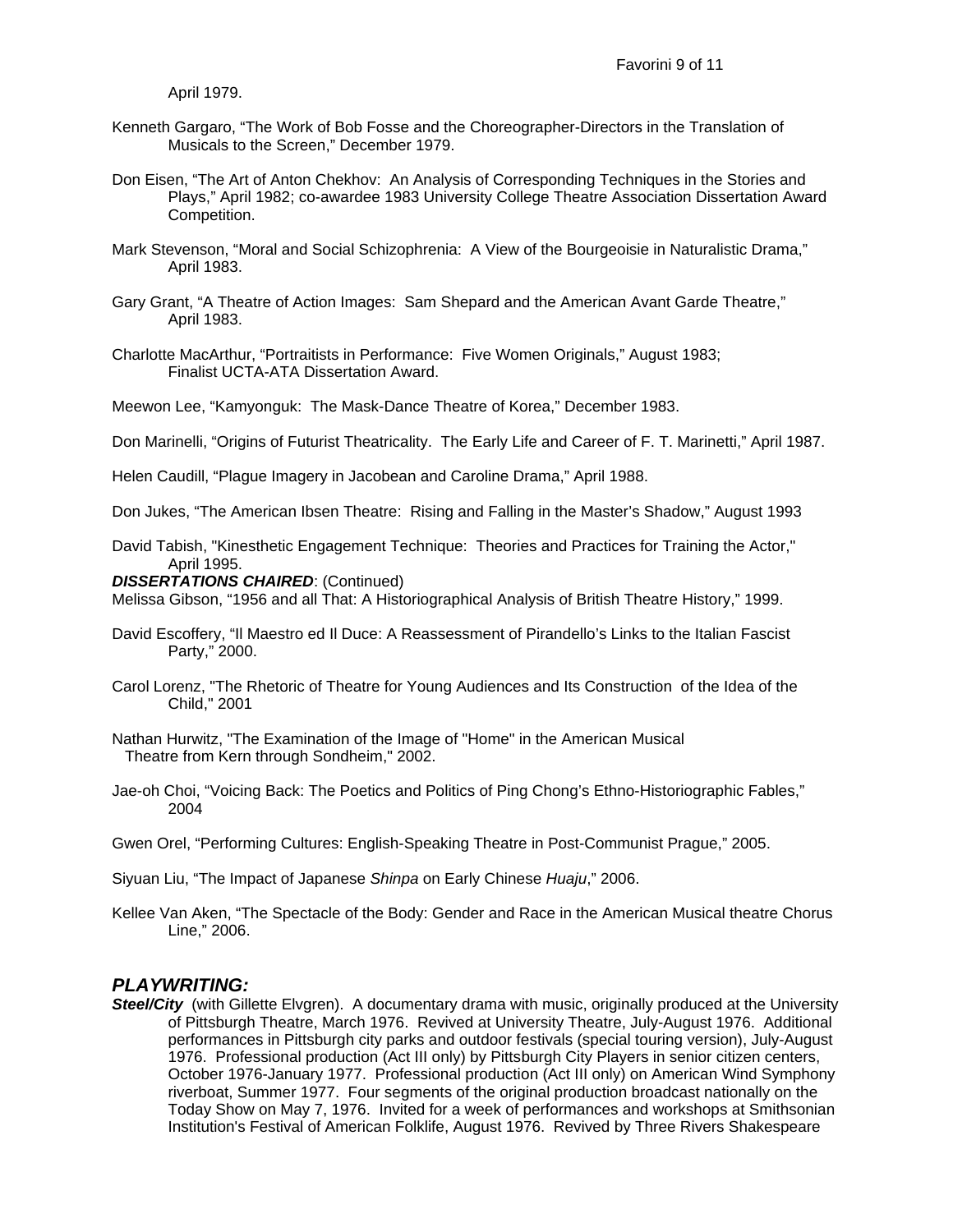Festival, June-July 1992. Third act performed as the opening event of the 1992 USWA Convention.

- *Hearts and Diamonds.* A documentary drama with music, about Lillian Russell and Willa Cather, University of Pittsburgh Theatre, March 1980.
- *Bones*. Full-length drama based on the "Piltdown Man" hoax. Reading by Roger Simon Studio at Actors' and Directors' Lab, New York City, November 1987. Featured Fritz Weaver as Sir Arthur Conan Doyle; revised version read at the New City Theatre, February 1988.
- Yearbook. One-act play comparing high school experiences of fifty years ago and today; produced June 1993 by Generations Together; performances in all Pittsburgh high schools and at White House Mini-conference on Aging at University of Pittsburgh (December 1994); selected for presentation at Three Rivers Arts Festival (Pittsburgh), June 1995.
- *In the Garden of Live Flowers* (with Lynne Conner). Full-length drama based on Rachel Carson and the publication of *Silent Spring.* University of Pittsburgh, 2001. Excerpts presented at Rachel Carson conference for ecological writers in Boothbay, ME, June 2001 and at Rachel Carson Conference at U. S. Fish and Wildlife Service Conservation Center, August 2001. David Mark Cohen award from Kennedy Center/American College Theatre Festival. Reading at ATHE Conference, 2002. Produced at Slippery Rock University in 2002 and Actor's Guild of Lexington (KY) in 2003; Main St. Theatre, Houston, 2004; .Theatre Hikes, Chicago, 2004; college and h.s. productions 2005.

*Rachel Carson Saves the Day!* (one-person play for young audiences)

### *SERVICE TO THE PROFESSION:*

Executive Committee (ex officio), American Society for Theatre Research -- 1972-79.

Member, Board of Research, American Theatre Association -- 1973-74.

Chairman, Theatre History Panel, ATA Convention -- 1974.

Advisory Board, Pittsburgh Drama League -- 1974-75.

Vice-President for Research and Administration, University College Theatre Association, ATA -- 1975-76.

Advisory Committee, Gallery/Forum -- 1976-87.

Board of Directors, Marionette Theatre Arts Council -- 1976-81.

Board of Directors, Theatre Express -- 1978-81.

Board of Advisors, Creative and Performing Arts High School, City of Pittsburgh -- 1979-present.

Performing Arts Committee, Three Rivers Arts Festival -- 1980-85.

Board of Directors, Citizens for the Arts in Pennsylvania -- 1981-1992.

Board of Directors, Pittsburgh Public Theater -- 1982-87

Judge, National Foundation for Jewish Culture Playwriting Award -- 1983.

Member, UCTA Publications Committee -- 1983-86.

Member, ASTR Nominating Committee -- 1983.

Judge, Pittsburgh High School Shakespeare Festival -- 1986, 1987.

Adjudicator, American College Theatre Festival -- 1987-present.

Chair, Humanities Council, University of Pittsburgh -- 1988-89.

Member, Advisory Board, The Shakespeare Guild -- 1991-92.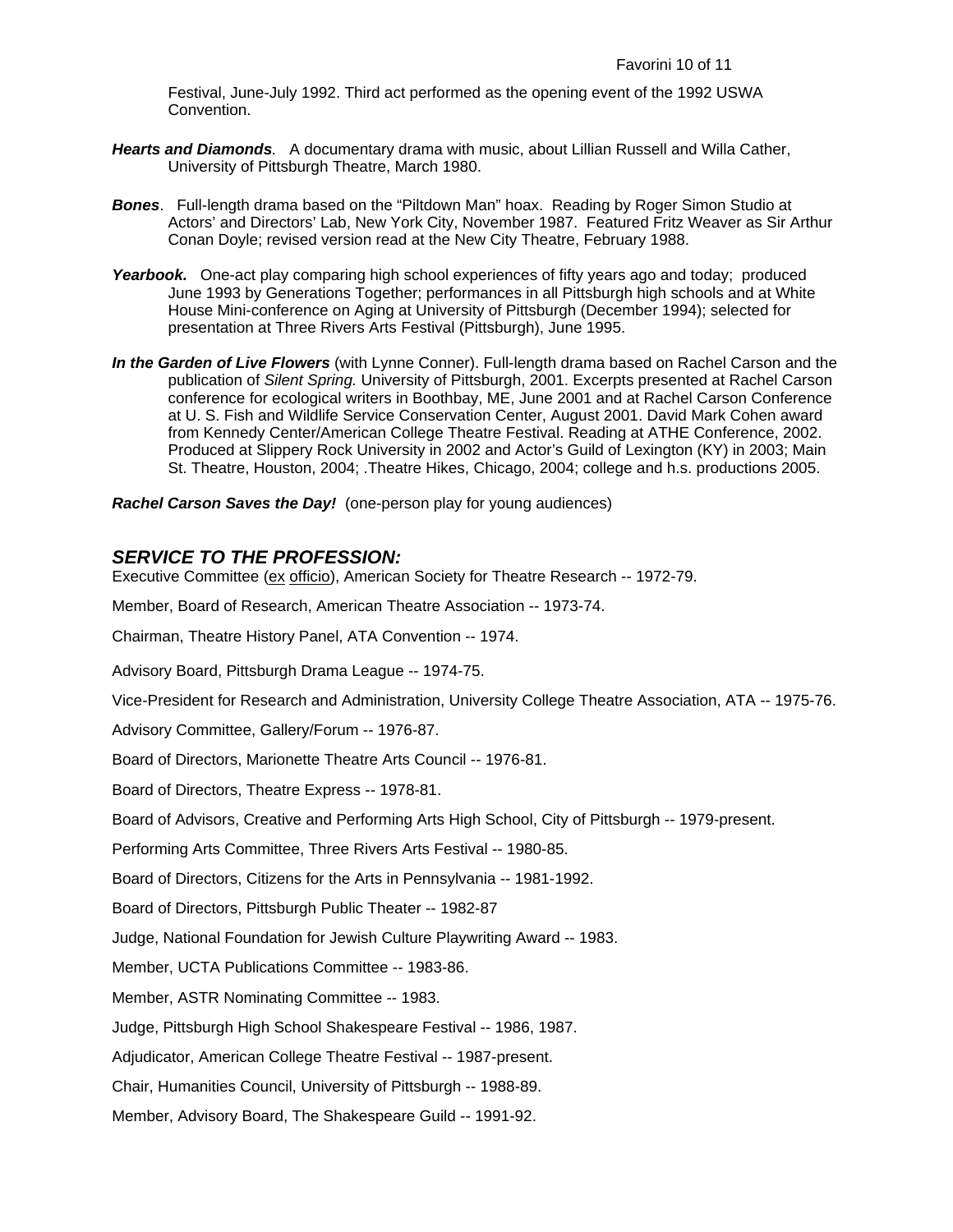Chair, Nominating and By-laws Committee, Shakespeare Theatre Association of America -- 1991-92.

Member, University of Pittsburgh Faculty Senate and Assembly--1993-1996.

Member, University of Pittsburgh Tenure Council--1993-1999.

Program Chair, ASTR Conference 1998.

Member, University of Pittsburgh Plant Utilization and Planning Committee—1999-present Chair, 2000-2003.

Member, University of Pittsburgh Planning Committee for Chair's retreat—1999-2001.

Member, University of Pittsburgh Planning and Budget Committee, 2000-2003.

Member, University of Pittsburgh FAS Nominating Committee—2000-2001.

Member, ASTR Research Awards Committee--2001-present; Chair, 2003-04.

Judge for Pittsburgh New Works Festival, 2000-2001.

Vice-President for Awards, ATHE, 2002-2004.

Board of Directors, National Association of Schools for Theatre, 2005--

#### *PRODUCING AND DIRECTING:*

- Executive Producer, University of Pittsburgh Summer Theatre -- 1976, 1977, 1979 (professional, non-Equity).
- Executive Producer, City Theatre Company -- 1979-1988. (professional, Equity "small theatre" in residence on Pitt campus)
- Producing Director and Founder, Three Rivers Shakespeare Festival -- 1980-1992. (professional, Equity U/RTA contract)
- Directed *"Art Joins the Generations: An Evening of Intergenerational Performance"* for the 1993 Generations United Convention, Washington, D.C.

Directed revival of *Yearbook* for tour and video, 1995.

- Directed and wrote four video sketches for Western Psychiatric Institute and Clinic research project, 1999.
- Directed and wrote four video vignettes on racial issues in the health care delivery system for University of Pittsburgh Medical School

### *CONSULTING:*

Consultant to Standards Committee, University College Theatre Association (1976-78).

Independent consulting in theatre program evaluation.

Consultant on book-length manuscripts for various publishers, including McGraw-Hill, Prentice-Hall, Longman's, University of Pittsburgh Press, University of Iowa Press and Macmillan, among others.

*OTHER:*